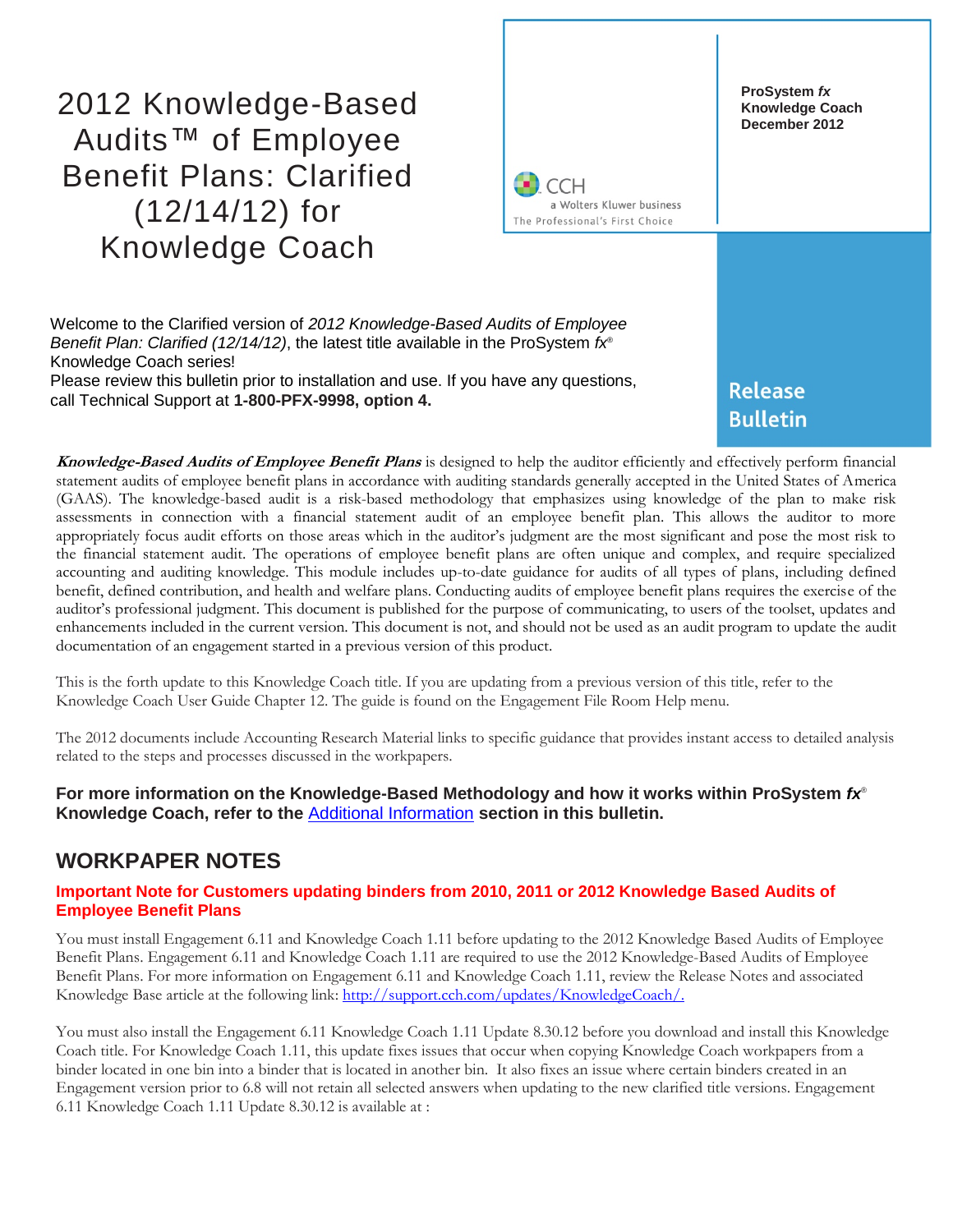#### <http://support.cch.com.updates/Engagement>

### **General Roll Forward Note**

You must be the current editor of all Knowledge Coach workpapers to update to the latest content during roll forward, and you must be the current editor upon opening the updated workpaper for the first time to ensure you see the updated workpaper.

The *2012 Knowledge-Based Audits***™** *of Employee Benefit Plans***,** has been updated to help auditors conduct audit engagements in accordance with the new clarified and redrafted auditing standards resulting from the ASB's Clarity Project and pending auditing standards and guidance, including the requirements of SASs 122, 123, 124, 125, and 126. Many new tips and examples have been incorporated. The 2012 tools include links to specific guidance that provides instant access to detailed analysis related to the steps and processes discussed in the workpapers. Also included are revised financial statement disclosures checklists that provide a centralized resource of the required and recommended GAAP disclosures and key presentation items currently in effect, using the style referencing under the FASB Accounting Standards Codification™.

The 2012 edition of *Knowledge-Based Audits of Employee Benefit Plans* is current through SAS-126, *The Auditor's Consideration of an Entity's Ability to Continue as a Going Concern (Redrafted).*

### **Specific Program Enhancements**

For more information on specific program enhancements, review the 2012 Employee Benefit Plans Overview for Knowledge Coach users available in the binder through the RES-KCO workpaper or at the following link:

[http://support.cch.com/updates/KnowledgeCoach/pdf/guides\\_tab/2012%20Commercial%20Entities%20Title%20Overview%20](http://support.cch.com/updates/KnowledgeCoach/pdf/guides_tab/2012%20Commercial%20Entities%20Title%20Overview%20for%20Knowledge%20Coach%20Users.pdf) [for%20Knowledge%20Coach%20Users.pdf](http://support.cch.com/updates/KnowledgeCoach/pdf/guides_tab/2012%20Commercial%20Entities%20Title%20Overview%20for%20Knowledge%20Coach%20Users.pdf)

### **In addition, forms and practice aids throughout have been updated, where applicable, to take into account:**

New literature, standards, and developments applicable to employee benefit plans are reflected in the following current audit and accounting guidance:

Statements on Auditing Standards (SASs):

- SAS-122, *Clarification and Recodification*;
- SAS-123, *Omnibus Statement on Auditing Standards—2011*;
- SAS-124, *Financial Statements Prepared in Accordance with a Financial Reporting Framework Generally Accepted in Another Country*;
- SAS-125, *Alert That Restricts the Use of the Auditor's Written Communication*; and
- SAS-126, *The Auditor's Consideration of an Entity's Ability to Continue as a Going Concern (Redrafted)*.

AICPA Statement on Quality Control Standards No. 8, *A Firm's System of Quality Control (Redrafted)*

FASB Accounting Standards Codification as of June 30, 2012, up to and including Accounting Standards Update (ASU) No. 2012- 02, *Intangibles—Goodwill and Other* (Topic 350)*.*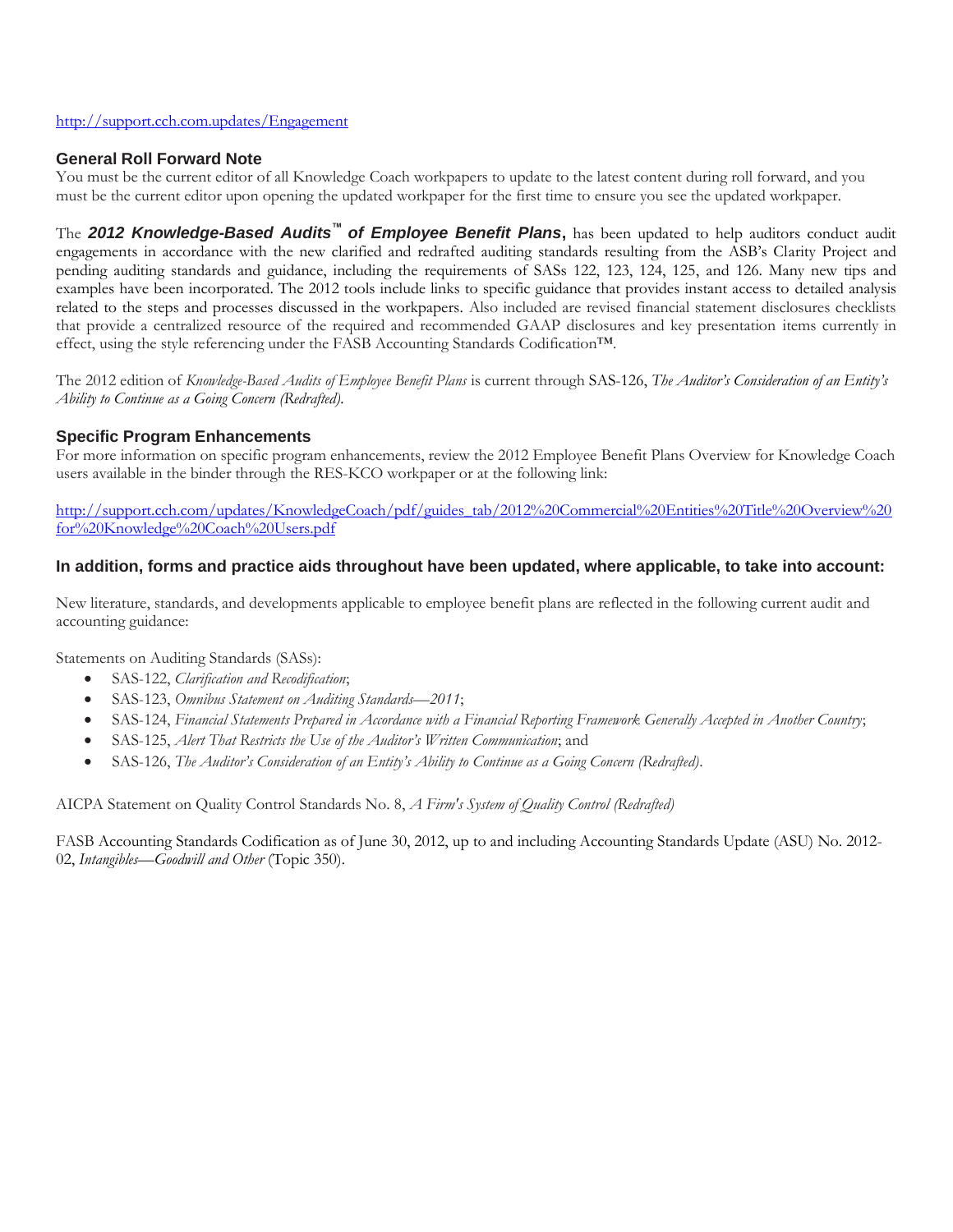# <span id="page-2-0"></span>**Additional Information on Knowledge Coach and the KBA Methodology**

# **KBA Methodology**

**Knowledge-Based Audit (KBA) Methodology -** Allows the results of one set of procedures to become the input for the next. The key components of the KBA methodology include:

- An **Overview** that guides auditors through the methodology;
- **Knowledge-Based Audit** documents, integral to the risk assessment and overall audit processes, which contain steps and procedures required by GAAS;
- Customizable **Audit Programs** that take auditors through related steps and procedures;
- **Practice Aids** to help auditors complete steps or processes outlined in the Knowledge-Based Audit documents and Audit Programs;
- **Auditor's Reports** that provide a variety of sample auditor's opinions on audited financial statements; and
- **Correspondence** documents that provide sample letters to be used to comply with GAAS requirements and in many other common situations.

**Risk Assessment Standards -** The practice aids and tools in the **2012 Edition of Knowledge-Based Audits of Employee Benefit Plans** are designed around the AICPA's risk assessment standards to assist auditors of employee benefit plans by:

- Facilitating compliance with GAAS;
- Encouraging more effective audits through tailored audit programs and comprehensive practice aids;
- Helping auditors to focus on and respond to identified audit risks; and
- Enhancing audit documentation.

# **ProSystem** *fx***® Knowledge Coach**

**ProSystem** *fx***® Knowledge Coach** functionality allows auditors to use the Knowledge-Based-Audit methodology more efficiently by eliminating the need for duplicate entry of the same information, tailoring audit documentation to each particular engagement, and documenting the link between risks identified and procedures performed. **AUD-100 Tailoring Question Workpaper** is a document in Knowledge Coach that presents engagement-level questions designed to aid in tailoring the engagement documentation to fit each client. Completing the questions helps the auditor avoid duplication and unnecessary workpapers.

Before you begin your audit, please review the guidance in **AUD-101 Overall Audit Program**. This workpaper is intended to be your road map through a Knowledge-Based Audit methodology. You should start your audit with **AUD-100 Tailoring Question Workpaper** and **AUD-101 Overall Audit Program**.

**Risks** can be captured via the Risk Summary task pane from any Knowledge Coach workpaper by the current editor of **KBA-502 Summary of Risk Assessments**. This allows the user to continuously assess risks during the engagement. Several workpapers prompt the consideration of the presence of risks, but the Risk Summary task pane must be used to document those risks. All documented risks flow to the Risk Summary. To ensure risks show in findings tables, make sure to check the "workpaper identified in" field of the Risk pane.

**Information Flow** helps cut down on the time spent duplicating information across forms. In addition, the flow of consistent information ensures that information and updates to information are not missed between workpapers. Drill-down functionality helps the user navigate quickly to the source of the information, aiding in the review of the audit file.

**Diagnostics** help keep track of unresolved issues like unanswered questions, incomplete risks, program steps not linked to risks or relevant assertions, missing workpaper, and more. Diagnostics now show when a form table has not been answered (i.e. tables in **KBA-101 Overall Audit Strategy** that are added by the tailoring questions in **AUD-100 Tailoring Question Workpaper**).

**Links to Accounting Research Manager (ARM)-**If you subscribe to an ARM library that includes audit content, you can link directly to source material from Resources within Knowledge Coach documents. These links have been updated to reference to the accounting standards under the FASB Accounting Standards Codifications and the auditing standards issued by the AICPA. Also, if you subscribe to the *Knowledge-Based Audits of Employee Benefit Plans Guide* on ARM, you can take advantage of brand new links to the audit guide material from within the Knowledge Coach documents.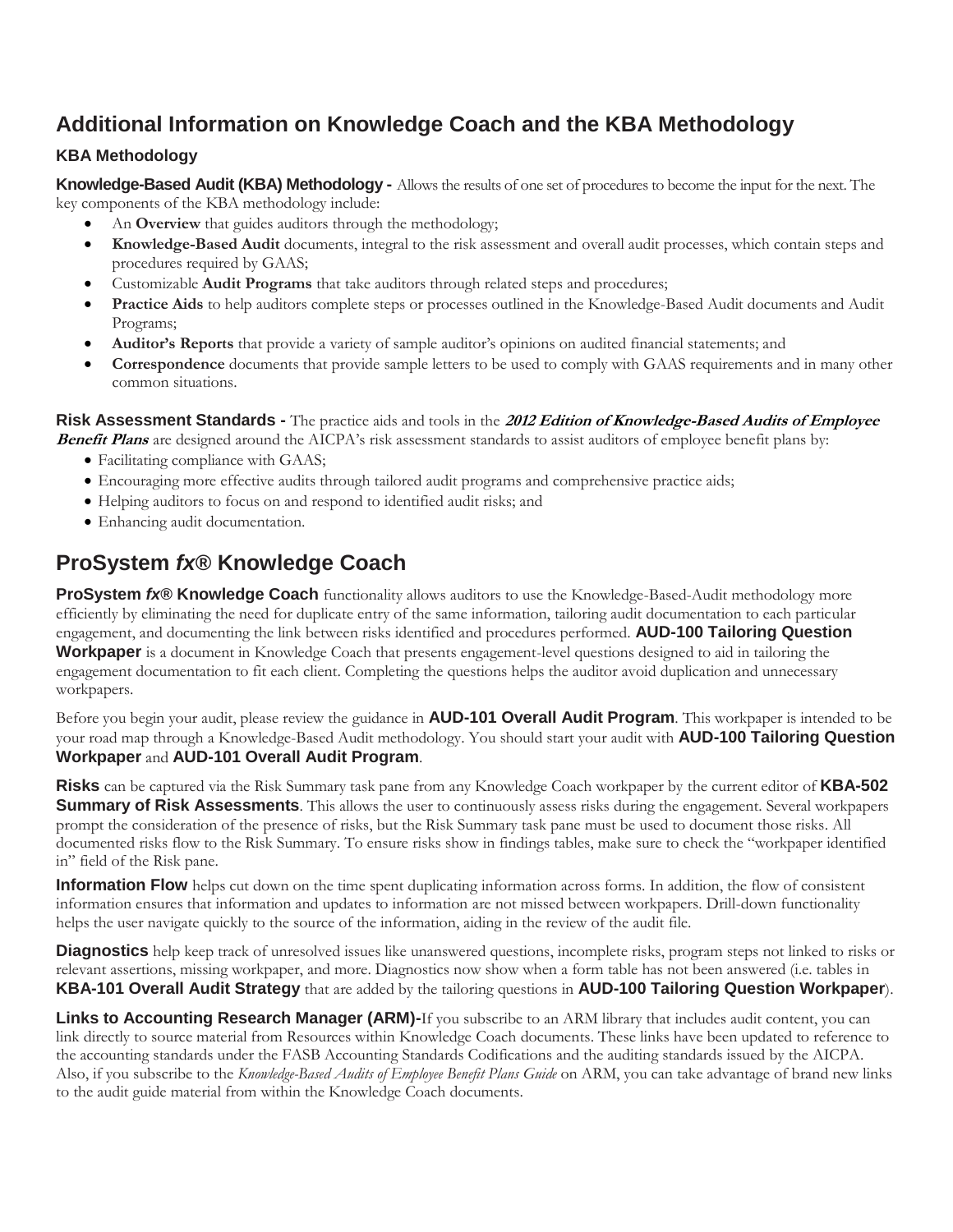**Interpretive Guidance** is integrated into each Knowledge Coach template through the Tips view of each new task pane. Informational features include Practice Points, Examples, Optional Workpapers, and Resources to help auditors work more effectively and efficiently. We have also added the ability to navigate from Resources within a document or the tip pane directly to CCH's Accounting Research Manager and industry audit guides by simply clicking on the Reference.

### **Important Notes**

- Make sure to save changes to workpapers before closing the workpaper or the binder to ensure data is correctly updated.
- If your Current Editor Knowledge Coach MS Word workpapers become read-only or crash, please do the following:
	- o Keep the binder with the affected workpapers open.
	- Contact Customer Service at 1-800-PFX-9998, option 4 to obtain a repair utility.
- Knowledge Coach cannot be used within the Shared File Room (SFR) feature of Engagement. However, Knowledge Coach workpapers can be shared across team members through check in, check out, workpaper assignment, syncing to the central file room and through peer-to-peer sync in the same way other Engagement workpapers are shared.

### **System Requirements**

- This title MUST be used with ProSystem *fx* Engagement version 6.11 and higher. If you are upgrading from ProSystem *fx*  Engagement 6.0, 6.1, 6.1.2, 6.5, or 6.8 please contact Technical Support at 1-800-PFX-9998, option 4 for detailed instructions.
- A minimum of 4GB of RAM is required for optimal performance when opening and navigating through ProSystem *fx*  Knowledge Coach documents.

### **Download Instructions**

Download the *2012 Knowledge-Based Audits of Employee Benefit Plans* from the **ProSystem fx Knowledge Coach Updates** section of the ProSystem *fx* Engagement Support Web site at the following URL: [http://support.cch.com/updates/KnowledgeCoach,](http://support.cch.com/updates/KnowledgeCoach) then select the **Knowledge Coach Series** and **Download file** link next to the **2012 Knowledge-Based Audits of Employee Benefit Plans.** On some occasions the content package file (.KCP) has downloaded with the extension changed to .ZIP. If this occurs, please change the extension of the downloaded file to KCP using all capital letters.

**Important**: ProSystem *fx* Engagement version 6.11 or higher must be installed on the computer in order to install this Knowledge Coach title. Additional requirements include Microsoft Office 2007, Microsoft Office 2003 Primary Interop Assemblies (PIA) and Visual Studios 2005 Tools for Office Second Edition Runtime (VSTOR).

The following 2012 Knowledge-Based Audits of Employee Benefit Plans: Clarified (12/14/12).KCP download is a proprietary file that must be installed from within Engagement. Save this KCP file to a location on your local drive, extract it, and follow the Installation Instructions included in the Release Bulletin.

### **Installation Instructions**

Once you have downloaded your Knowledge Coach title, you will need to add it to the list of titles within ProSystem *fx*  Engagement. The only additional system requirement is approximately 75MB of disk space to store your Knowledge Coach program content files. Please refer to the ProSystem *fx* Engagement with Knowledge Coach Release Notes for any other system requirements.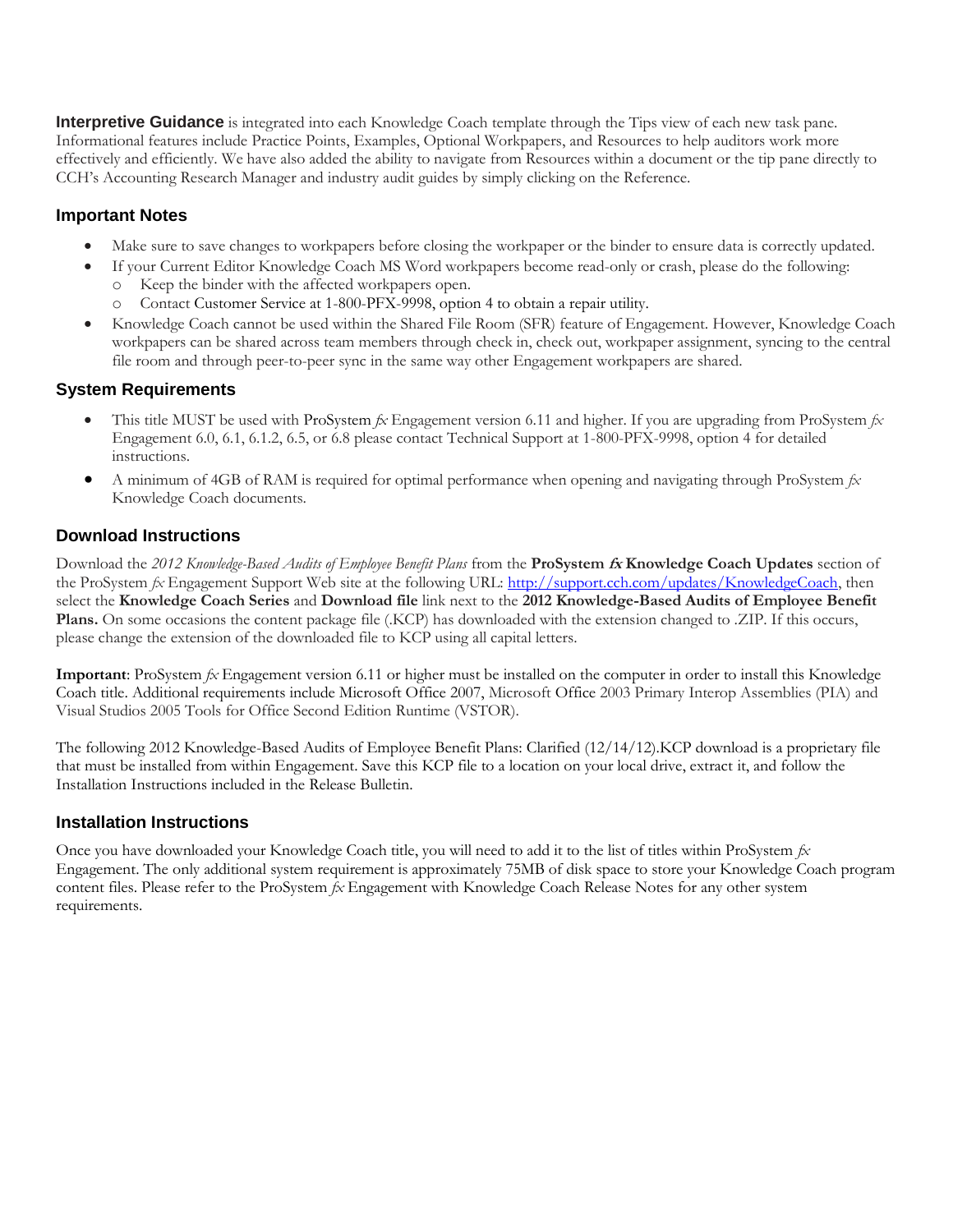After downloading the *2012 Knowledge-Based Audits of Employee Benefit Plans* titles, do the following:

- 1. Launch the ProSystem *fx* Engagement Workpaper Management application so that the Local File Room is displayed. Select **Tools > Knowledge Coach Titles**.
	- The Knowledge Coach Titles window will be displayed.
- 2. Choose **Add Title**.
- 3. Browse to the title package file (\*.KCP) that you previously downloaded and extracted from the ProSystem *fx*  Knowledge Coach Support Web site.
- 4. Choose **Open**.

The system will display a progress indicator while the title package is added. You will receive a message that the title has been successfully installed once the process is complete.

Once the title is added, you must release it, so that other staff members in your firm can use it. You may also wish to "unrelease" previous versions of the title.

To unrelease a title:

- 1. Select a version of the KBA Employee Benefit Plans title.
- 2. Choose **Unrelease Title**. The date will be removed from the *Date released* column and staff that do not have the staff group property right to insert unreleased titles will not be able to insert the unreleased titles into a binder.

**Note**: You can determine this access in the **ProSystem fx Engagement Admin** module by selecting a staff group and choosing **File > Properties > Content** "Insert Knowledge Coach workpapers from unreleased titles" option.

To release a title:

- 1. Select one of the Knowledge Coach titles in the list that has been added but is not yet released.
- 2. Choose **Release Title**. The current date and time will be displayed in the *Date released* column, and the status will change to "Released."

**Note:** You must add and assign a Knowledge Coach module as well as the Knowledge Tools title license in the ProSystem *fx* Engagement Administrator before using the workpapers.

**Important:** Once the *2012 Knowledge-Based Audits of Employee Benefit Plans* titles have been added and released, they will be automatically deployed to other staff members when they login to the "Office" location, or when they synchronize a binder that contains Knowledge Coach workpapers from this title.

### **Online Permission Key**

Permission key files may be downloaded from our Web site a[t http://tax.cchgroup.com](http://tax.cchgroup.com/) or when adding or updating the new licenses within ProSystem *fx* Engagement with Knowledge Coach version 6.11 and higher. After updating the license file in the ProSystem *fx* Engagement Admin module, licenses need to be assigned to the staff who will use 2012 *Knowledge-Based Audits of Employee Benefit Plans*.

If you have not already established a Single Sign-on (SSO) account with Customer Service, we urge you to do so at this time.

Permission keys are no longer generally distributed via floppy diskette. You can choose to continue receiving the diskette by going to [http://tax.cchgroup.com/pfxsupport,](http://tax.cchgroup.com/pfxsupport) clicking the Firm Administration link, and making the appropriate selection (SSO access is required), or by contacting Customer Service at 1-800-PFX-9998, option 4.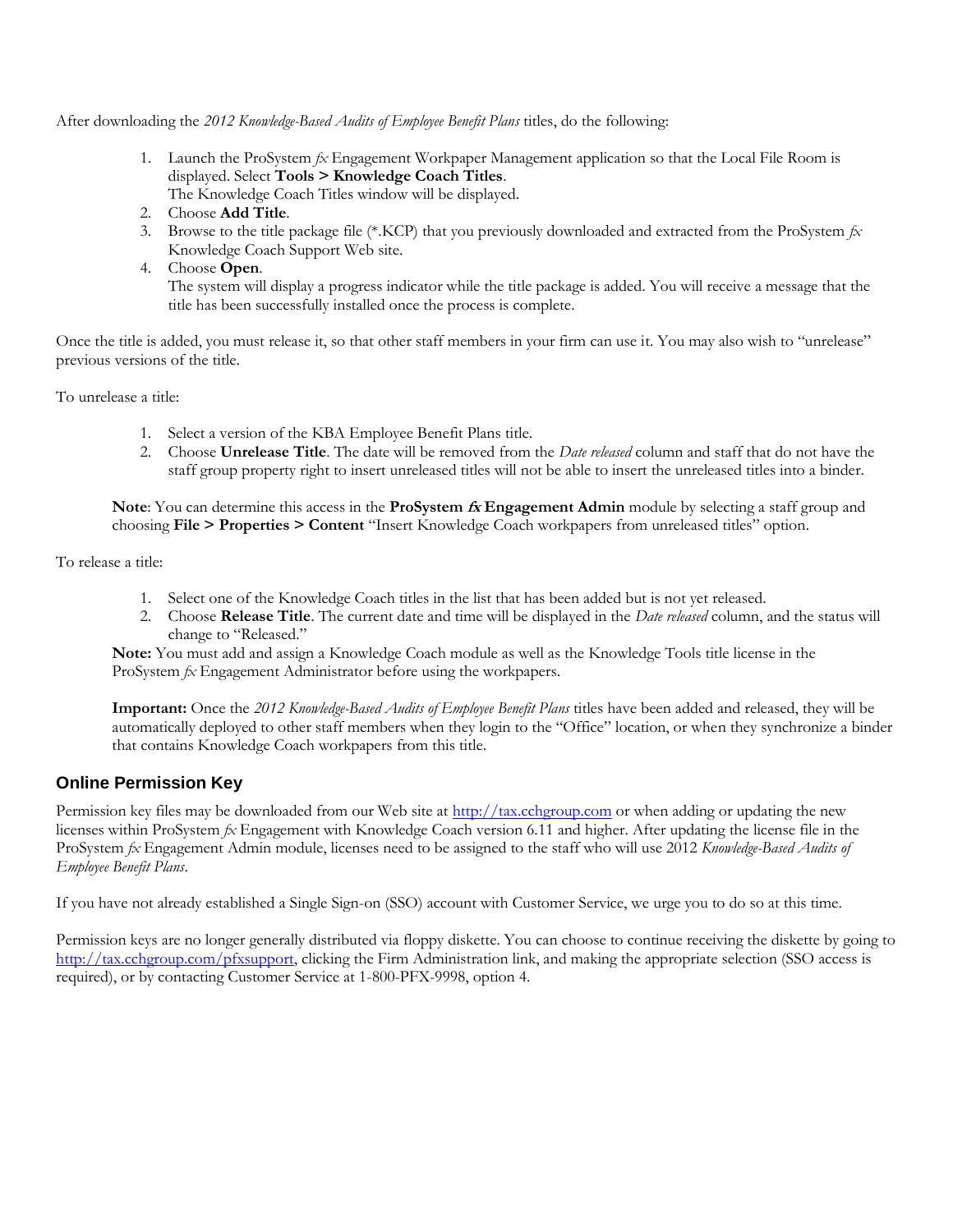### **Accounting Research Manager**

CCH's Accounting Research Manager is the most comprehensive, up-to-date and objective online database of financial reporting literature. It includes all authoritative and proposed accounting, auditing, and SEC literature, plus independent, expert-written interpretive guidance.

Our Weekly Summary email newsletter highlights the key developments of the week, giving you assurance that you have the most current information. It provides links to new FASB, AICPA, SEC, EITF, and IASB authoritative and proposal-stage literature, plus guidance from financial reporting experts.

Our team of content experts updates the system on a daily basis, so you can stay as current as possible. What's more, our experts attend critical, standard-setting meetings and summarize the results for you, which means you'll learn of newly released literature and deliberations of current financial reporting projects as soon as they occur! Plus, you'll benefit from their easy-to-understand technical translations. Our expert's interpretations clearly lay out what the rules mean from your perspective.

Also available is the Knowledge-Based Audits of Employee Benefit Plans, a guide that helps you comply with the most recent professional standards and guidance for the conduct of audits of employee benefit plans and to integrate the use of practice aids, tools, and other resources with its guidance. This publication supplements and complements the Knowledge-Based documents that are available in Knowledge Coach.

With Accounting Research Manager, you maximize the efficiency of your research time, while enhancing your results. Learn more about our content, our experts, and how you can request your free trial by visiting http://www.accountingresearchmanager.com. You can also access the Accounting Research Manager Web site by selecting the item in ProSystem *fx* Engagement from the Guidance tab on the Shortcuts bar in the Binder window.

### **Links to Accounting Research Manager (ARM)**

As indicated above, subscribers to an Accounting Research Manager library that includes source content can link directly to source material from references within Knowledge Coach workpapers. These links have been updated to reference the new Codification released by the FASB and available on ARM. The Codification on ARM is fully integrated with U.S. and international accounting standards, other non-authoritative materials and industry leading interpretive guidance.

# **Using Your Knowledge Coach Content**

To use your Knowledge Coach Workpaper Templates, open a binder in ProSystem *fx* Engagement, select the workpaper tab into which you would like to insert the workpaper, and select **New Knowledge Coach Workpaper** from the toolbar or File menu. The New Knowledge Coach Workpaper dialog appears (*Figure 1*).

Select the New Knowledge Coach Title with the content you would like to use. You can only select titles you have installed. The information displayed changes to reflect the workpaper organization available for the selected title. Select the Knowledge Coach Workpaper Templates to insert into your binder and click **OK**. The **Selected Workpaper Properties** dialog appears. Each workpaper name is automatically loaded into the Name field. Add a workpaper index in the Index field and make any Name modifications you desire. You can also modify the tab location or the roll forward settings for each workpaper. Then click **OK**. The integrated Knowledge Coach workpaper is now inserted into your engagement binder. For more information on how to use Knowledge Coach workpapers in your binder, see the Knowledge Coach User Guide.



**Figure 1 – New Knowledge Coach Workpaper**